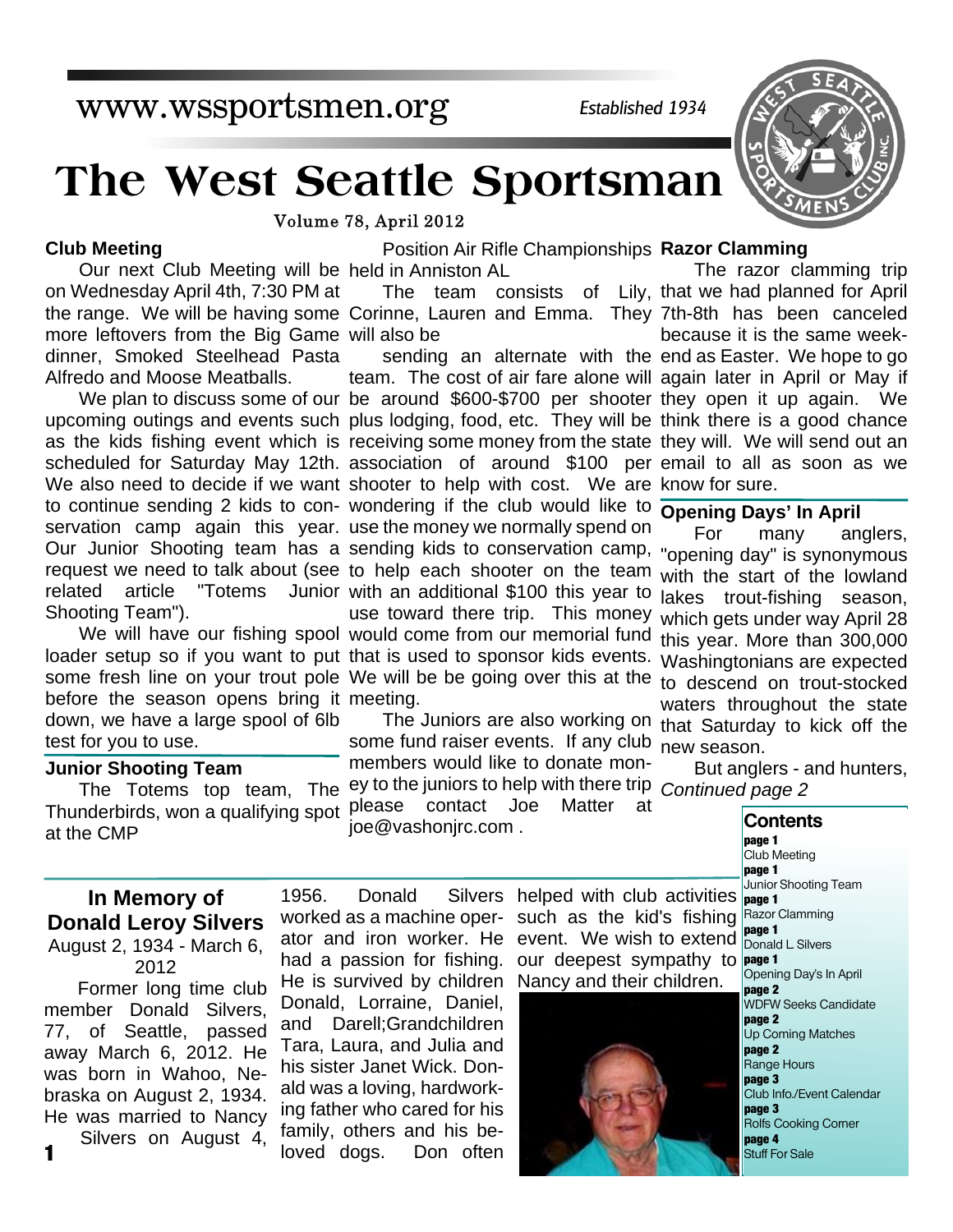### *Opening Day's from page 1*

too - are also looking forward to a variety of other "opening days" this month, as seasons ranging from lingcod fishing on the north hunters to keep in mind in April coast to a statewide turkey hunt get under way. A morning razor clam dig has been tentatively scheduled on ocean beaches April 7-9, pending the results of marine toxin tests.

"April really marks the start of the new year for fishing and hunting," said Joe Stohr, deputy director of the Washington Department of Fish and Wildlife (WDFW). "Some winter fisheries are still going strong, but the annual cycle is beginning again with a new year of outdoor activities."

For most people, a valid 2012-13 fishing or hunting license will be required to get in on the action after March 31, when all 2011-12 licenses expire. The exception is young people under age 15, who may fish for free.

Licenses and permits are available online ( https://fishhunt.dfw.wa.gov/ ), by phone (1-866-246-9453) and from sporting goods stores and other retail license dealers around the state. A list of license **vendors** 

http://wdfw.wa.gov/licensing/ven

dors/ ) is available online and from local WDFW offices around the state.

Key dates for anglers and include:

April 7-8 - A two-day spring turkey hunt for hunters age 15 and younger is scheduled statewide.

April 7-9 - A morning razorclam dig has been tentatively scheduled at several ocean beaches, pending the results of marine toxin tests. For details, see WDFW's razor clam webpage at a control at a control at a control at a control at a control at a control at  $\alpha$ http://wdfw.wa.gov/fishing/shellfis h/razorclams/current.html .

April 15 - The general spring turkey hunt opens for hunters of all ages and runs through May 31. See WDFW's Washington Wild Turkey Spring Season pamphlet at

http://wdfw.wa.gov/hunting/regula tions/ for more information.

April 16 - Neah Bay (Marine Area 4) opens for lingcod.

April 28 - Several hundred lowland lakes open to trout fishing across the state for the biggest "opening day" of the year.

For more information about these and other outdoor activities coming up in the weeks ahead,

| Up coming Small bore & Air Matches |           |                                              |                         |  |  |  |
|------------------------------------|-----------|----------------------------------------------|-------------------------|--|--|--|
| <b>Dates</b>                       | Place     | <b>Match Name</b>                            | <b>Point of Contact</b> |  |  |  |
| Apr 14-15                          |           | Vancouver 3P Air Rifle Sectionals            | Shadler                 |  |  |  |
| Apr 14                             | Seattle   | Air Pistol Club Match                        | Cozens                  |  |  |  |
| Apr 14                             | Tacoma    | Prone Sight-in&Practice Match                | Carey                   |  |  |  |
| Apr 28                             | Puyallup  | Junior Intl 3-P PTO                          | Shellenberger           |  |  |  |
| May 11                             |           | Wenatchee Junior Air Rifle Match             | Shellenberger           |  |  |  |
|                                    |           | May 12-13 Wenatchee Jr. Outdoor Championship | Shellenberger           |  |  |  |
| Jun $2-3$                          | Tacoma    | Schutzenfest / NRA 3-P C'ship                | Crossman                |  |  |  |
| Jun 9-10                           | Tacoma    | Koehler Memorial prone                       | Crossman                |  |  |  |
| Jun23-24                           | Vancouver | NRA 3-P Metric Regional                      | Spitzer                 |  |  |  |
| Aug 24-26 Tacoma                   |           | State Smallbore Int'l Camp                   | Crossman                |  |  |  |
| Sept 22-23 Tacoma                  |           | Schutzenfest/Outdoor Int'l C'ship            | Crossman                |  |  |  |
| Nov 3-4                            | Olympia   | State Indoor Int'l 3-P C'ship                | Crossman                |  |  |  |

Volume 78, April 2012

**Range Hours and Activity** Monday - Small Bore - 6:00 PM, Tuesday - Rifle League, - 6:00 PM Wednesday - Juniors - Contact Joe Matter joe@vashonjrc.com for Junior information and shooting times. Cost: Adult members \$2.00, non- members \$4.00, Juniors \$1.00.

see the region-by-region Weekender Reports on WDFW's website at a structure at a structure at a structure at a structure at a structure at a structure at a structure

http://wdfw.wa.gov/weekender/ . These reports are updated throughout the month for changes in fishing rules and other develop-

### **WDFW Commission Seeks Candidate for Position on Disabilities Advisory Committee**

OLYMPIA - The Washington Fish and Wildlife Commission is seeking an applicant to fill a vacancy on its advisory committee for persons with disabilities.

The seven-member committee advises the commission on issues of concern for hunters and fishers with disabilities, including special hunts, modified sporting equipment, access to public land and recreational opportunities.

Committee members are appointed by the commission, which sets policy for the Washington Department of Fish and Wildlife (WDFW).

Qualified applicants must have a permanent physical disability and reside in Washington state. The vacant position represents WDFW Region 4 (Whatcom, Skagit, Island, San Juan, Snohomish, King, counties).

Members serve four-year terms and are required to attend advisory committee meetings, held at least twice each year. Members serve without *Continued on Page 4*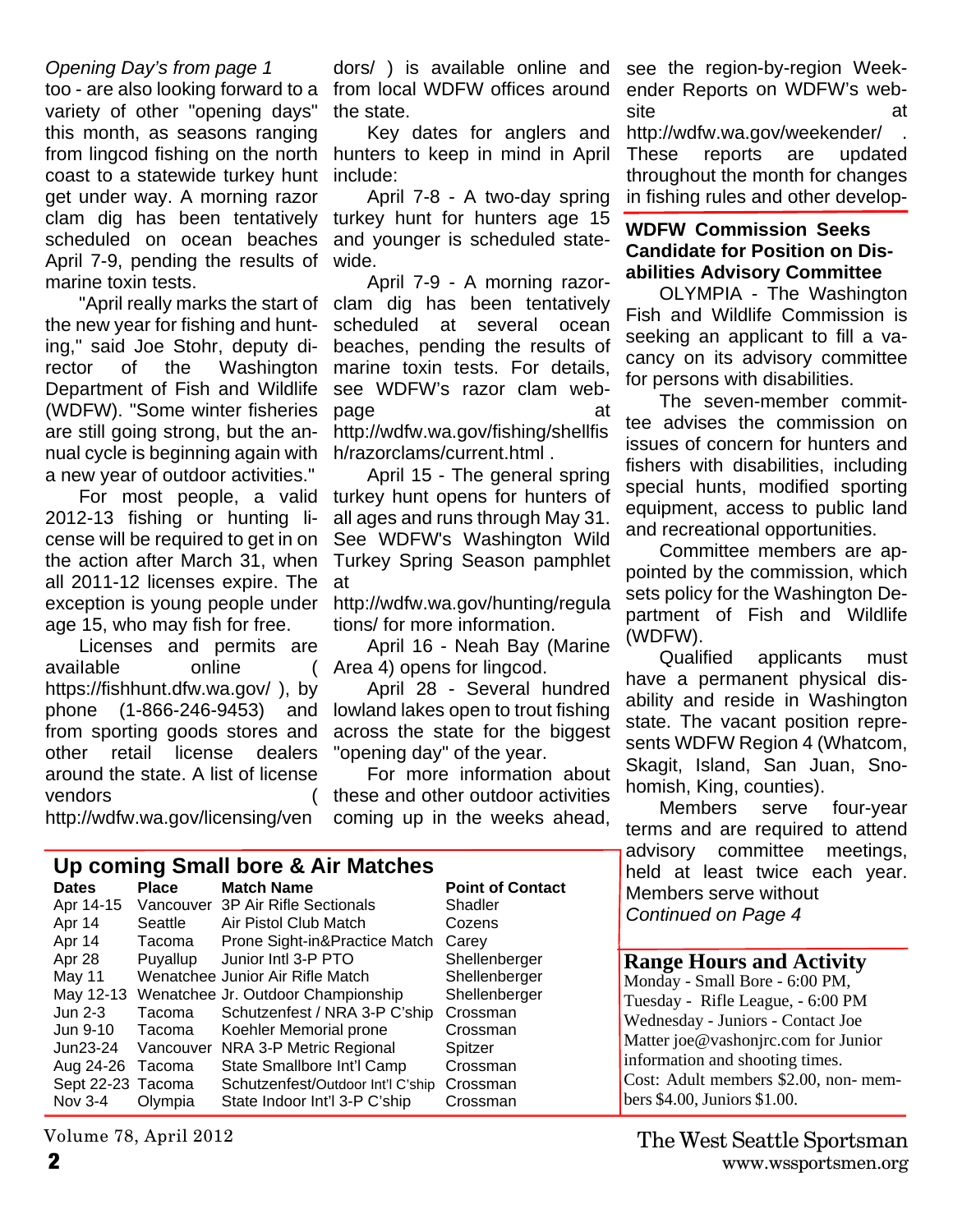### **The West Seattle Sportsmen's Club Sponsors of the Roger Dahl Rifle Training Range**

President – Greg Boyd 206-818-4469 Brian Dunham Fred Burr<br>Vice Pres. – Rick Robbins Richard George Frank Nov Vice Pres. – Rick Robbins **Richard George** Frank Novito Secretary – Tony Olszewski 425-226-5643 Tom Kocir Roz & Jerry Mascio Treasurer – Cam Robison<br>Rec. Sec. – Brian Dunham

### **OFFICERS TRUSTEES LIFE TIME MEMBERS**

Contact us at: info@wssportsmen.org

## Rolf's Cooking Corner **Slow Cooker Venison Stroganoff**

Serves 6

Ingredients

1 Tbs Canola Oil

- 1 1/2 lb Venison Meat, cut into 1 inch cubes 1 Bay Leaf
- 1 Small Onion, thinly sliced

1 (8 oz) Jar sliced Mushrooms, drained

2 (14 oz) cans low-sodium beef broth

- Salt and Pepper to taste
- 8 oz package whole wheat noodles
- 1 (8 oz) container Sour Cream

Directions:

Heat canola oil in a large skillet over mediumhigh heat. Add the Venison cubes and fry on all sides until well browned, then place in slow cooker.

Add the Bay Leaf, Onion, and Mushrooms to the slow cooker. Pour in the Beef Broth, and season to taste with salt and pepper.



Set slow cooker on low, and cook for 8 to 10 hours.

Add the noodles, and water or additional beef broth if needed. Cover and cook for 30 minutes. Once noodles are done, stir in sour cream and serve.

Per Serving: Calories 405, Total Fat 14.5g, Cholesterol 113mg

### **E v e n t s C a l e n d a r**

Apr 4th - Club Meeting Apr 18th - Board Meeting May 2nd - Club Meeting May 23rd - Board Meeting Jun 22nd-24th Bowman Bay Fishing Trip

If you have any ideas for programs to have at the club meetings or any good outing ideas let one of the Officers or Trustees know. You may contact us at: info@wssportsmen.org

| <b>New</b>                                                                                                                                                                                              | <b>MEMBERSHIP APPLICATION</b>        |                                          | <b>Renewal</b>                                                                                                                                                                                                                |
|---------------------------------------------------------------------------------------------------------------------------------------------------------------------------------------------------------|--------------------------------------|------------------------------------------|-------------------------------------------------------------------------------------------------------------------------------------------------------------------------------------------------------------------------------|
|                                                                                                                                                                                                         | <b>WEST SEATTLE SPORTSMEN'S CLUB</b> |                                          |                                                                                                                                                                                                                               |
|                                                                                                                                                                                                         |                                      |                                          | Date and the same state of the state of the state of the state of the state of the state of the state of the state of the state of the state of the state of the state of the state of the state of the state of the state of |
|                                                                                                                                                                                                         |                                      |                                          |                                                                                                                                                                                                                               |
| propagation and conservation of game birds, game animals, and fish in the State of Washington, do hereby apply<br>for membership in the WEST SEATTLE SPORTSMEN'S CLUB and tender herewith the sum of \$ |                                      |                                          |                                                                                                                                                                                                                               |
| payment of one year's dues.                                                                                                                                                                             |                                      |                                          |                                                                                                                                                                                                                               |
| "I solemnly swear that I will abide by the Constitution and By-Laws of the West Seattle Sportsmen's Club and                                                                                            |                                      |                                          |                                                                                                                                                                                                                               |
| help in its up-building and I will not willfully disobey the Game Laws wherever I fish or hunt. I will always be                                                                                        |                                      |                                          |                                                                                                                                                                                                                               |
| a true sportsman both in the field and to my brother members at all times.                                                                                                                              |                                      |                                          |                                                                                                                                                                                                                               |
|                                                                                                                                                                                                         |                                      |                                          |                                                                                                                                                                                                                               |
|                                                                                                                                                                                                         |                                      | If you would like to<br>receive the Club |                                                                                                                                                                                                                               |
|                                                                                                                                                                                                         |                                      | newsletter by email                      |                                                                                                                                                                                                                               |
|                                                                                                                                                                                                         |                                      | check here.                              |                                                                                                                                                                                                                               |
|                                                                                                                                                                                                         |                                      |                                          |                                                                                                                                                                                                                               |
|                                                                                                                                                                                                         |                                      |                                          |                                                                                                                                                                                                                               |
| (New Only)                                                                                                                                                                                              |                                      |                                          |                                                                                                                                                                                                                               |
|                                                                                                                                                                                                         |                                      |                                          |                                                                                                                                                                                                                               |

www.wssportsmen.org **3** The West Seattle Sportsman